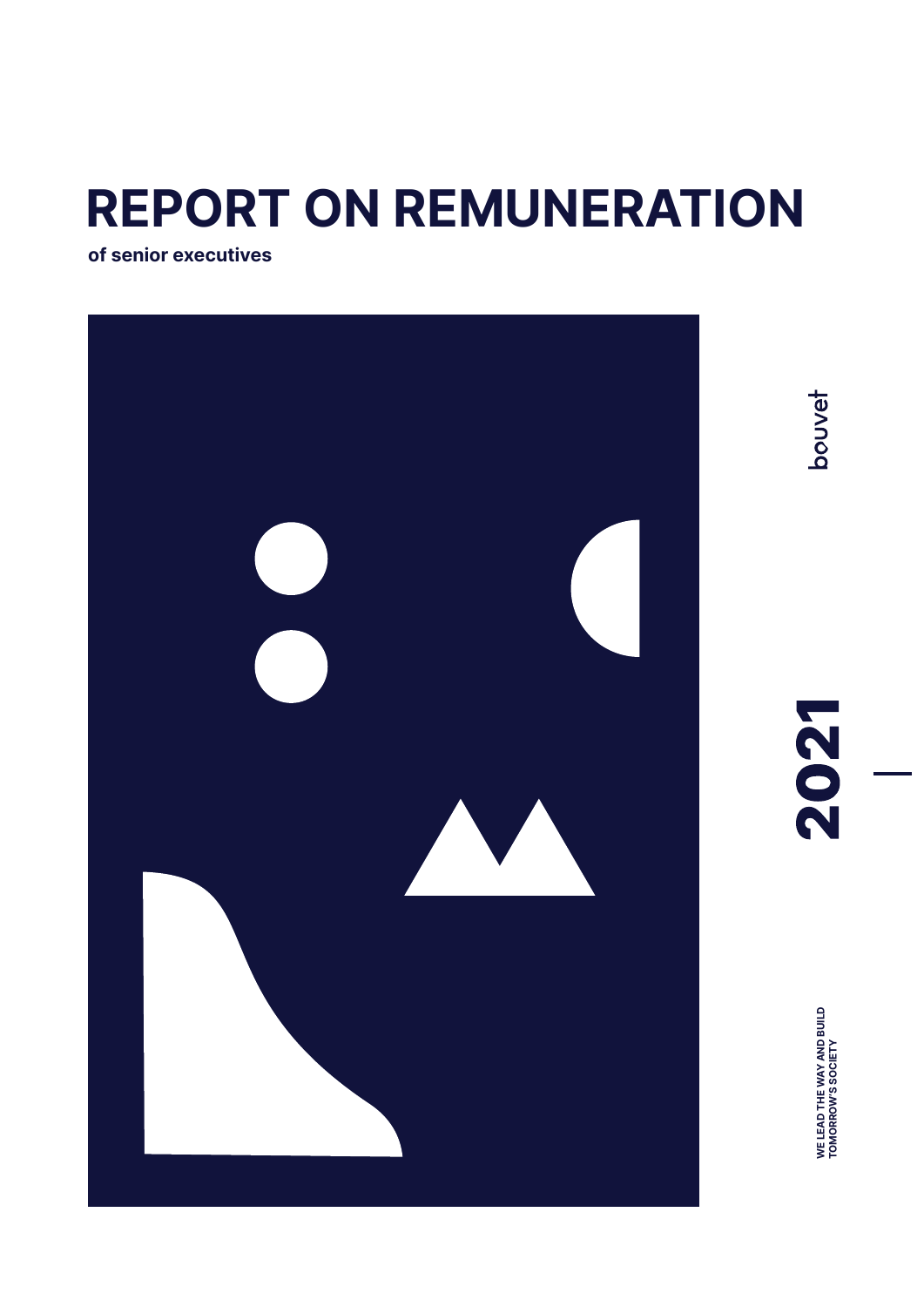# 1 Purpose

This report has been produced in accordance with the requirements of section 16, subsections 16a and 16b of the Norwegian Public Limited Companies Act and Bouvet's remuneration policy for senior executives approved by the general meeting of 20 May 2021. The purpose of the report is to describe how the guidelines have been applied during 2021 in order to ensure transparency related to Bouvet's main principles for determining pay and other remuneration of senior executives and insight into the actual remuneration of senior executives in Bouvet. In addition, the report will contribute to ensuring that the remuneration arrangements accord with Bouvet's values, long-term goals and results.

# 2 Application of the guidelines on remuneration of senior executives in 2021

Bouvet ASA observed the guidelines for remuneration of senior executives in 2021 as approved by the general meeting on 20 May 2021. Overall remuneration accorded with the guidelines for directors' fees and for the total remuneration of senior executives. The procedure for determining the remuneration of senior executives was complied with, and the main principles for pay and other remuneration for the chief executive and other members of the corporate executive management form the basis for the total remuneration.

No deviations occurred during the year. The guidelines for remuneration of senior executives are available at [bouvet.no](http://bouvet.no).

# 3 Remuneration of directors

At the annual general meeting of 20 March 2021, three sitting directors were re-elected and two new directors were elected.

At 31 December 2021, the board comprised five directors, including two women and three men.

Directors receive an annual fee. These fees are fixed and not profit-related. In addition, they have their travel expenses covered in connection with board meetings in accordance with the government scale for such expenses. Directors receive no form of remuneration from the group beyond that. Directors do not receive separate remuneration for participation in other committees.

The general meeting determines directors' fees on the basis of a proposal from the nomination committee. On that basis, fees were adjusted as shown in the table below.

| Table 1. Directors' fees (NOK) | <b>FIXED ANNUAL FEE</b> |           |                   |  |  |  |
|--------------------------------|-------------------------|-----------|-------------------|--|--|--|
|                                | 2021/2022               | 2020/2021 | <b>INCREASE</b> % |  |  |  |
| Chair                          | 350 000                 | 300 000   | 17%               |  |  |  |
| Deputy chair                   | 200 000                 | 175 000   | 14%               |  |  |  |
| Director                       | 175 000                 | 150 000   | 17%               |  |  |  |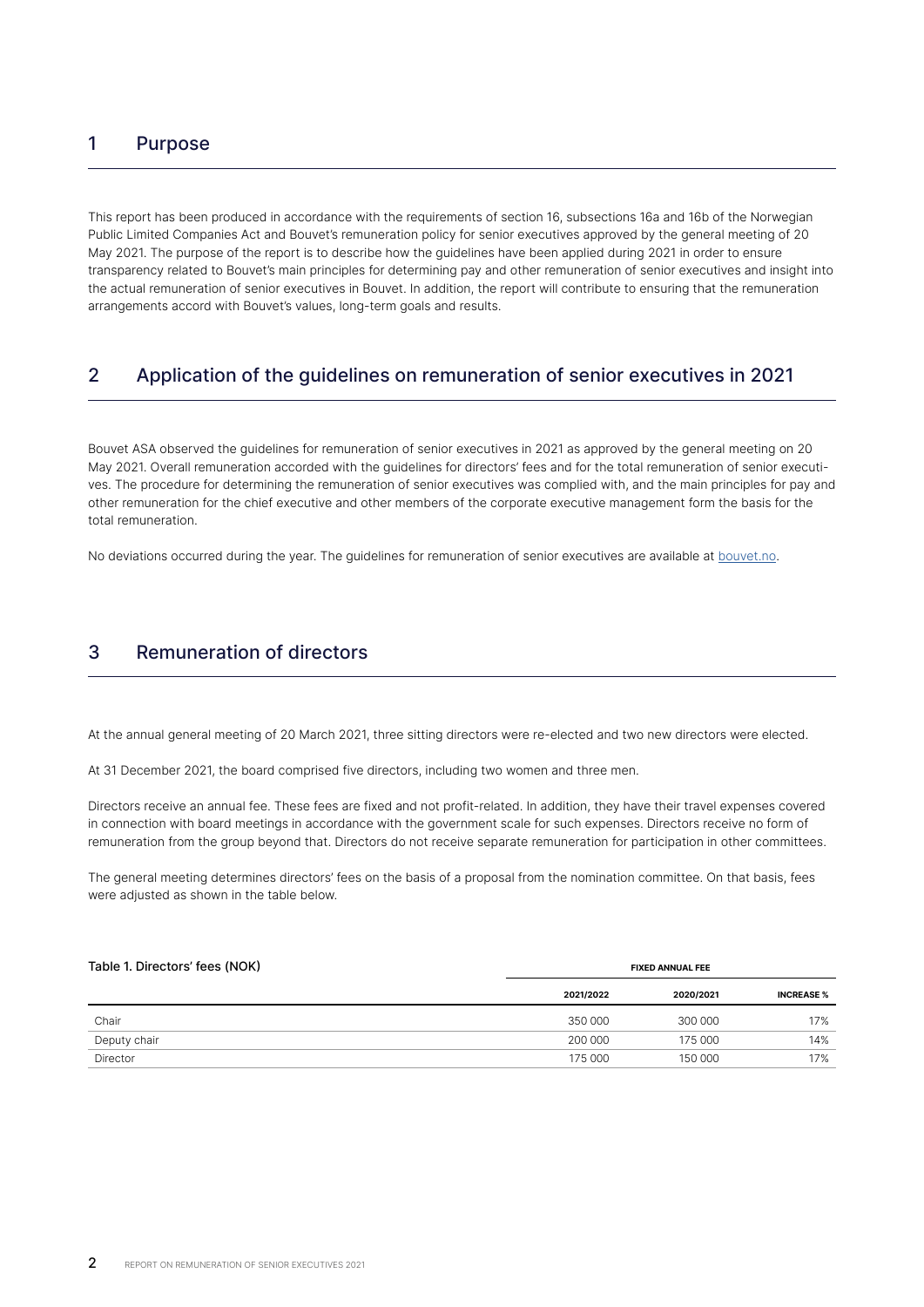The table below presents the total remuneration paid to each director in 2021.

#### Table 2. Remuneration of directors (NOK)

|                           | <b>FIXED REMUNERATION,</b><br><b>DIRECTORS' FEES</b> | <b>TOTAL REMUNERATION</b> |
|---------------------------|------------------------------------------------------|---------------------------|
| Pål Egil Rønn, chair      | 350 000                                              | 350 000                   |
| Tove Raanes, deputy chair | 200 000                                              | 200 000                   |
| Egil Dahl, director       | 175 000                                              | 175 000                   |
| Sverre Hurum, director    | 175 000                                              | 175 000                   |
| Lill Hege Hals, director  | 175 000                                              | 175 000                   |
|                           |                                                      |                           |

Directors do not receive options.

#### Table 3. Shareholdings by directors at 31 December 2021 (number of shares)

|                           |             | <b>NUMBER OF SHARES</b> |             |             |  |  |  |  |
|---------------------------|-------------|-------------------------|-------------|-------------|--|--|--|--|
| <b>NAME, POSITION</b>     | 31 DEC 2020 | <b>PURCHASED</b>        | <b>SOLD</b> | 31 DEC 2021 |  |  |  |  |
| Pål Egil Rønn, chair      | 50 000      |                         |             | 50 000      |  |  |  |  |
| Tove Raanes, deputy chair | 8950        |                         |             | 8950        |  |  |  |  |
| Egil Dahl, director       | 2 035 020   |                         | $-407000$   | 1628020     |  |  |  |  |
| Sverre Hurum, director    | 3871250     |                         | $-292$ 190  | 3 579 060   |  |  |  |  |
| Lill Hege Hals, director  |             |                         |             | $\Omega$    |  |  |  |  |
|                           |             |                         |             |             |  |  |  |  |

# 4 Remuneration of the executive management

Remuneration of the executive management comprises:

- fixed pay
- variable remuneration
	- profit sharing
	- benefits in kind
	- pension
	- in addition, senior executives have the opportunity to participate on the same terms as the group's employees, managers and sales personnel in the group's share programme for employees and will in that context receive bonus shares.

Pay and other remuneration for senior executives will be determined on the basis of an overall goal that Bouvet is to realise its business strategy, protect its long-term interests and maintain and develop its financial sustainability. To achieve these goals, Bouvet is dependent on recruiting and retaining the right employees. Bouvet's principles for pay and other remuneration for senior executives will contribute to this, while simultaneously encouraging collaboration and fellowship across the group.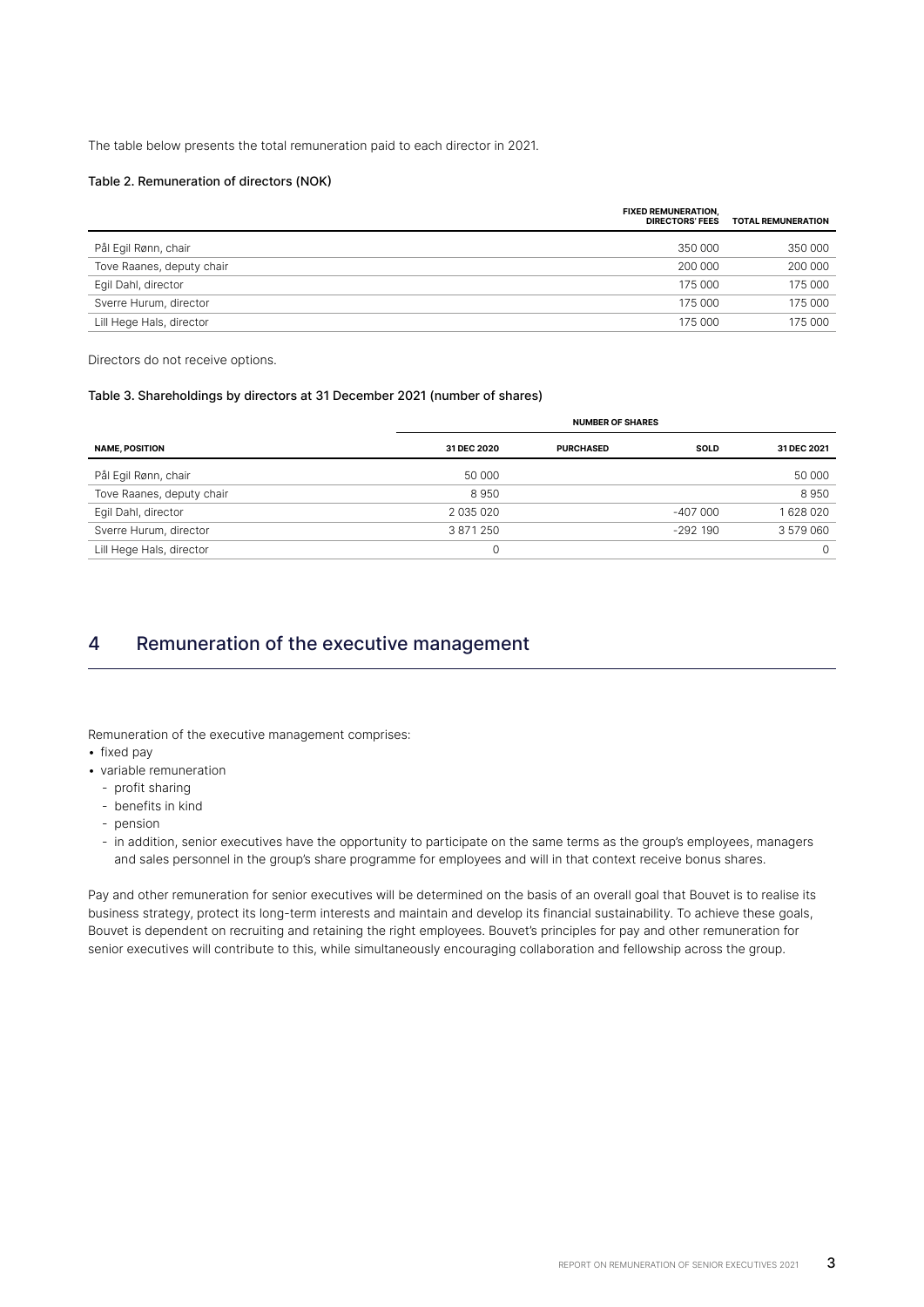The table below presents remuneration for senior executives compared with the 2020 financial year.

#### Table 4. Remuneration of the executive management (NOK)

|                          |      |                                                          |                                 | <b>VARIABLE REMUNERATION</b>  |                            |                        |                                     | PERCENTAGE FIXED AND<br><b>VARIABLE REMUNERATION</b> |                   |
|--------------------------|------|----------------------------------------------------------|---------------------------------|-------------------------------|----------------------------|------------------------|-------------------------------------|------------------------------------------------------|-------------------|
|                          |      | <b>FIXED</b><br><b>REMUNERATION.</b><br><b>FIXED PAY</b> | <b>PROFIT</b><br><b>SHARING</b> | <b>BONUS</b><br><b>SHARES</b> | <b>BENEFITS</b><br>IN KIND | <b>PENSION</b><br>COST | <b>TOTAL</b><br><b>REMUNERATION</b> | <b>FIXED %</b>                                       | <b>VARIABLE %</b> |
| Per Gunnar Tronsli, CEO, | 2021 | 3 0 9 2 6 1 4                                            | 659 181                         | 127 529                       | 10 569                     | 86 881                 | 3976774                             | 78%                                                  | 22%               |
| from $1$ Jan $2021$      | 2020 |                                                          |                                 |                               |                            |                        | 0                                   |                                                      |                   |
| Erik Stubø, CFO,         | 2021 | 1 108 246                                                | 936851                          |                               | 5664                       | 48 939                 | 2 099 700                           | 53%                                                  | 47%               |
| to 30 Jun 2021           | 2020 | 2 663 063                                                | 929 244                         |                               | 11 252                     | 72 443                 | 3676002                             | 72%                                                  | 28%               |
| Trude Hole, CFO,         | 2021 | 1015230                                                  |                                 | 127 529                       | 7 159                      | 29 4 9 8               | 1 179 416                           | 86%                                                  | 14%               |
| from 1 Jul 2021          | 2020 |                                                          |                                 |                               |                            |                        | 0                                   |                                                      |                   |

<sup>1</sup> Bonus shares are shares awarded free of charge after the share programme has run for three years.

In consultation with the compensation committee, which comprises two directors, the board determines remuneration for the chief executive. The board establishes the guidelines for remuneration of other members of the corporate executive management, in collaboration with the chief executive. The basis for such determination is that the total remuneration offered must be competitive in relation to comparable positions and the market, and that profit sharing is limited to a maximum of 50 per cent of fixed annual pay. The share of profit paid in May 2021 was based on the financial results achieved in the 2020 financial year and paid in May 2021 to senior executives who were not under notice.

A change of CEO was implemented on 1 January 2021, and of CFO on 1 July 2021. Their remuneration was determined on the basis of the main principles for pay and other remuneration as described in the guidelines for senior executives, which are available on **bouvet.no**, and no deviation occurred in relation to individual terms in connection with the changes to senior executives.

## 4.1 Fixed pay

Fixed pay is the annual basic pay, which was adjusted in May 2021 or in connection with changes in the type of position during 2021. The table shows fixed pay earned in 2021 including holiday pay.

## 4.2 Variable remuneration

The group does not have remuneration related to performance criteria, and has no opportunity to reclaim variable remuneration.

## 4.2.1 Profit sharing

Profit sharing is cash-based and triggered for the individual senior executive on the basis of collective group goals intended to encourage sharing and collaboration across the group in order for people to stretch towards achieving Bouvet's vision and to develop and deliver on the group's values, ambitions and long-term goals.

A change of CEO was implemented on 1 January 2021, and of CFO on 1 July 2021, with both Per Gunnar Tronsli and Trude Hole moving from other roles in Bouvet. This is reflected in the bonus paid in 2021, which was based on results and type of position in the 2020 financial year.

#### 4.2.2 Benefits in kind

Benefits in kind include insurance, mobile phone and subscription, broadband and so forth, and are provided on the same terms as for the rest of the employees. The chief executive and the other members of the corporate executive management receive no other benefits in kind beyond that.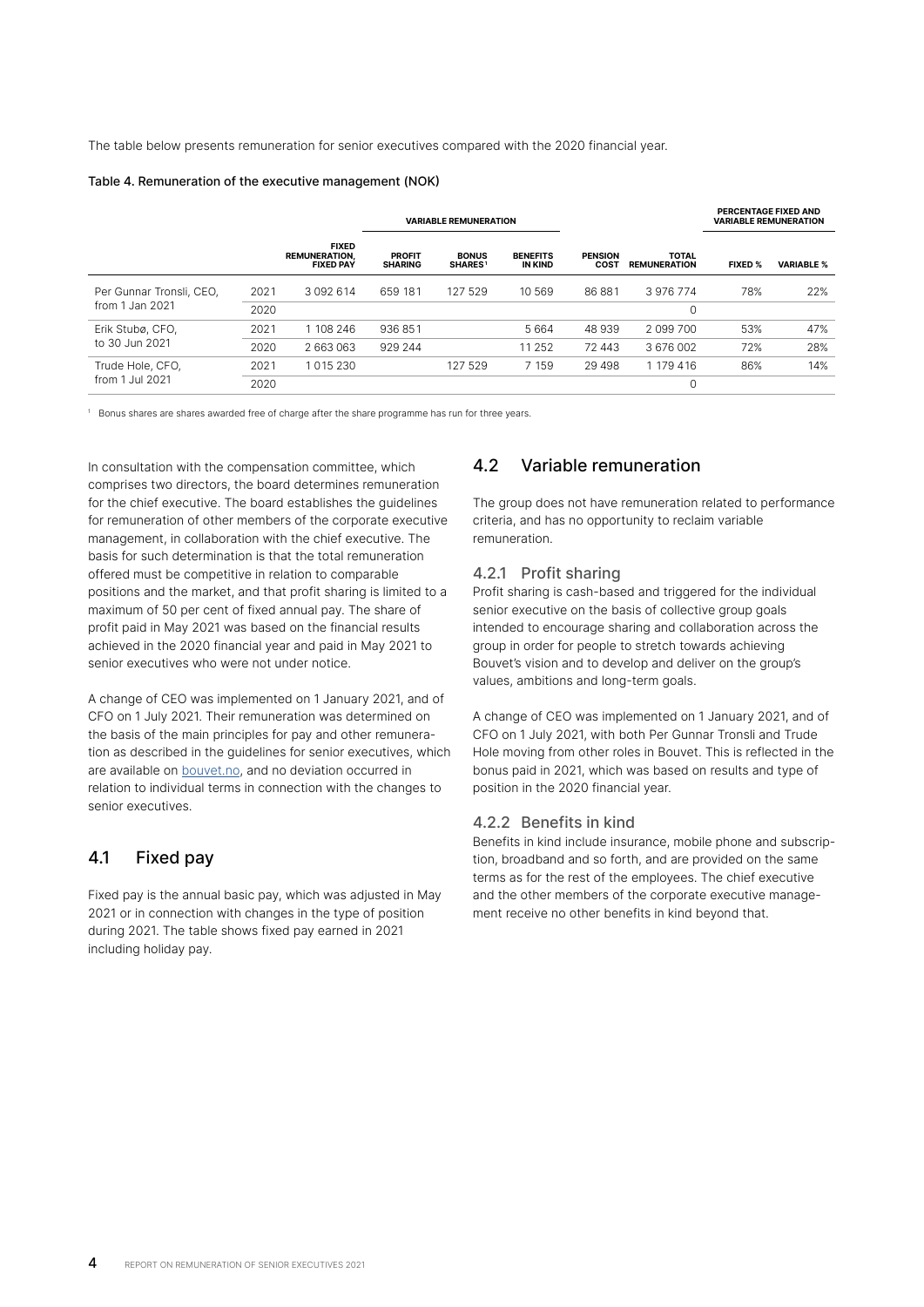## 4.2.3 Bonus shares

Bouvet does not have share-based remuneration for senior executives, but conducts an annual share programme for employees where senior executives have the opportunity to participate on the same terms as the rest of the organisation's employees. Participation in the employee share programme involves subscribing for shares which entitle the employee to receive additional shares free of charge if the employee retains their purchased shares for three years and remains employed by the group.

#### Table 4. Shareholdings by senior management at 31 Dec 2021 (number of shares)

|                                                      | <b>NUMBER OF SHARES</b> |                 |             |             |  |  |  |
|------------------------------------------------------|-------------------------|-----------------|-------------|-------------|--|--|--|
| <b>NAME, POSITION</b>                                | <b>31 DEC 2020</b>      | <b>PURCHASE</b> | <b>SALE</b> | 31 DEC 2021 |  |  |  |
| Per Gunnar Tronsli, CEO from 1 Jan 2021 <sup>1</sup> | 64 220                  | 2 2 5 8         |             | 66 478      |  |  |  |
| Trude Hole, CFO from 1 Jul 2021                      | 19 770                  | 2 2 5 8         |             | 22 0 28     |  |  |  |

<sup>1</sup> In addition, related parties to Per Gunnar Tronsli own 6 120 shares in Bouvet ASA

## 4.3 Pensions

The chief executive and other members of the corporate executive management are covered on the same terms as the rest of the employees by a defined-contribution pension plan, limited upwards to 12 times the National Insurance base rate (G). No agreements have been entered into on supplementary pension for the chief executive or other members of the corporate executive management.

# 5 Annual change in remuneration and group profit

A summary of developments in senior executive remuneration, the group's performance and employee remuneration over the five-year period from 2017-21 is provided in the table below.

|  |  | Table 5. Comparative figures for remuneration and group performance over the past five reported financial years (RFY) |  |  |
|--|--|-----------------------------------------------------------------------------------------------------------------------|--|--|
|  |  |                                                                                                                       |  |  |

| <b>ANNUAL CHANGE</b>                                      | 2017      |                     | 2018                                                 | 2019         |               | 2020         |                                            | 2021          |                                   |                     |
|-----------------------------------------------------------|-----------|---------------------|------------------------------------------------------|--------------|---------------|--------------|--------------------------------------------|---------------|-----------------------------------|---------------------|
| <b>REMUNERATION FOR</b><br><b>SENIOR EXECUTIVE</b>        |           | <b>TOTAL ANNUAL</b> | REMUNERATION CHANGE REMUNERATION CHANGE REMUNERATION | TOTAL ANNUAL |               | TOTAL ANNUAL | <b>TOTAL</b><br><b>CHANGE REMUNERATION</b> | <b>ANNUAL</b> | <b>CHANGE REMUNERATION CHANGE</b> | <b>TOTAL ANNUAL</b> |
| Sverre Hurum, CEO,<br>to 31 Dec 2020 1                    | 3 627 119 | 6%                  | 4 0 5 2 0 7 3                                        | 12%          | 4 4 9 4 6 8 6 | 11%          | 4 7 3 8 1 9 1                              | 4%            |                                   |                     |
| Per Gunnar Tronsli, CEO,<br>from 1 Jan 2021               |           |                     |                                                      |              |               |              |                                            |               | 3 976 774                         | IA                  |
| Erik Stubø, CFO<br>to 30 Jun 2021                         | 3 110 564 | 6%                  | 3 4 2 5 2 5 6                                        | 10%          | 3626686       | 6%           | 3676002                                    | 1%            | 3847009                           | 5%                  |
| Trude Hole, CFO,<br>from 1 Jul 2021                       |           |                     |                                                      |              |               |              |                                            |               | 2 2 2 7 6 6 5                     | IA                  |
| Consolidated financial results (NOK 1000)                 |           |                     |                                                      |              |               |              |                                            |               |                                   |                     |
| Operating revenue                                         | 1607353   | 21%                 | 1846711                                              | 15%          | 2 132 052     | 15%          | 2 401 844                                  | 13%           | 2 695 124                         | 12%                 |
| Operating profit (EBIT)                                   | 144 137   | 36%                 | 191562                                               | 33%          | 232 051       | 21%          | 314 559                                    | 36%           | 340 086                           | 8%                  |
| Employees                                                 | 1215      | 11%                 | 1 3 6 9                                              | 13%          | 1557          | 14%          | 1656                                       | 6%            | 1841                              | 11%                 |
| Average remuneration divided by full-time equivalent jobs |           |                     |                                                      |              |               |              |                                            |               |                                   |                     |
| Group employees<br>(Norway and Sweden) <sup>2</sup>       | 838 305   | 3%                  | 847 302                                              | 1%           | 876 137       | 3%           | 911425                                     | 4%            | 967 222                           | 6%                  |

Sverre Hurum is included for comparative purposes.

<sup>2</sup> The difference in average pay growth for employees in 2018 and 2019 compared with the corporate executive management was

partly influenced by the increase in the number of employees and the rising proportion of newly graduated employees in the group.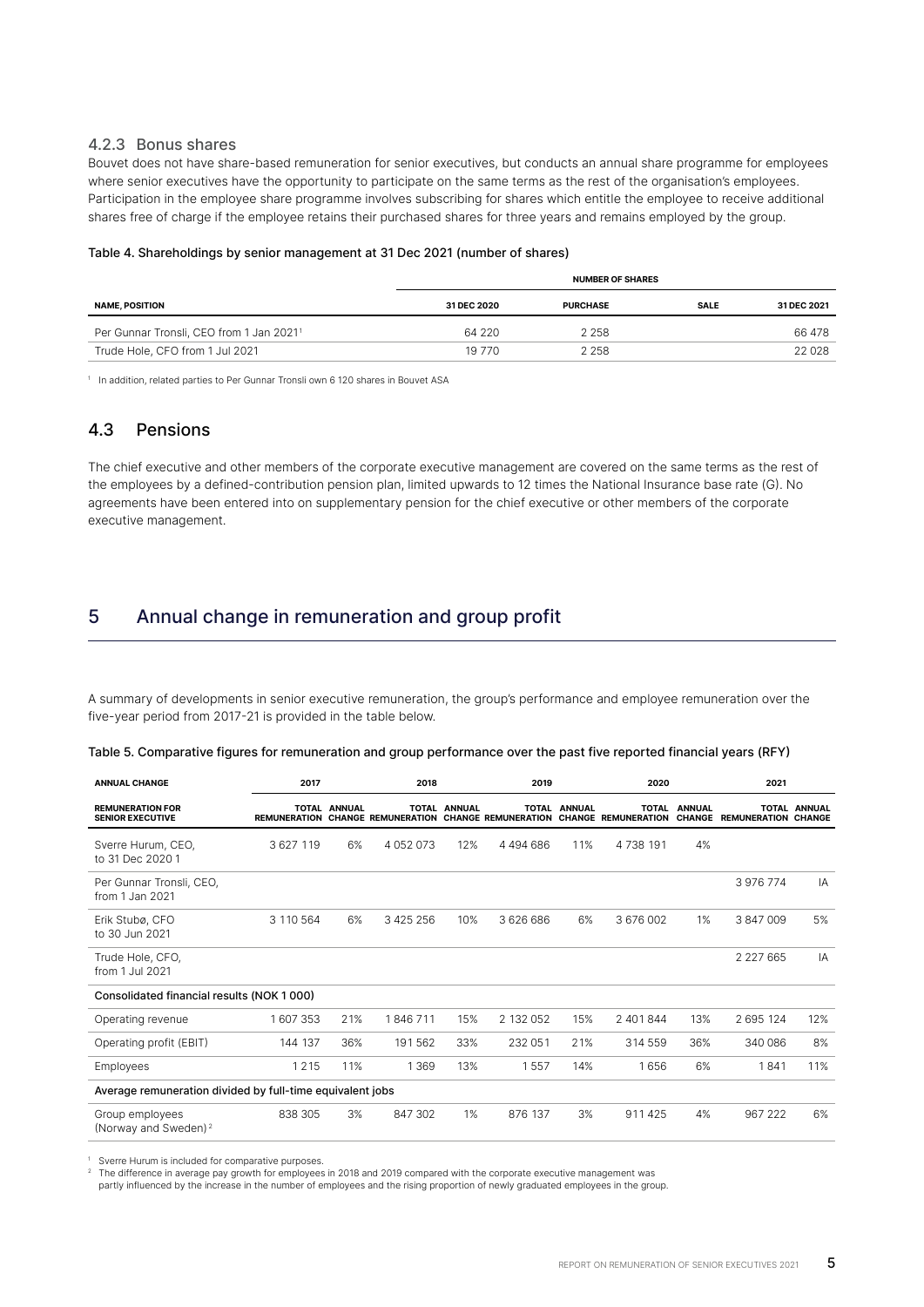# 6 Declaration by the board of directors

The board has today considered and approved the remuneration report for Bouvet ASA for the 2021 financial year. The remuneration report has been prepared in accordance with section 6, subsection 16b of the Norwegian Public Limited Companies Act and regulations issued pursuant to this provision.

The remuneration report will be submitted to the general meeting on 19 May 2022 for a final decision.

## Oslo, 7 April 2022 The board of directors of Bouvet ASA

Sign.

Pål Egil Rønn Chair of the board

Sign.

Lill Hege Hals Director

Sign.

Tove Raanes Deputy chair

Sign.

Egil Christen Dahl Director

Sign.

Sverre Hurum Director

Sign.

Per Gunnar Tronsli President and CEO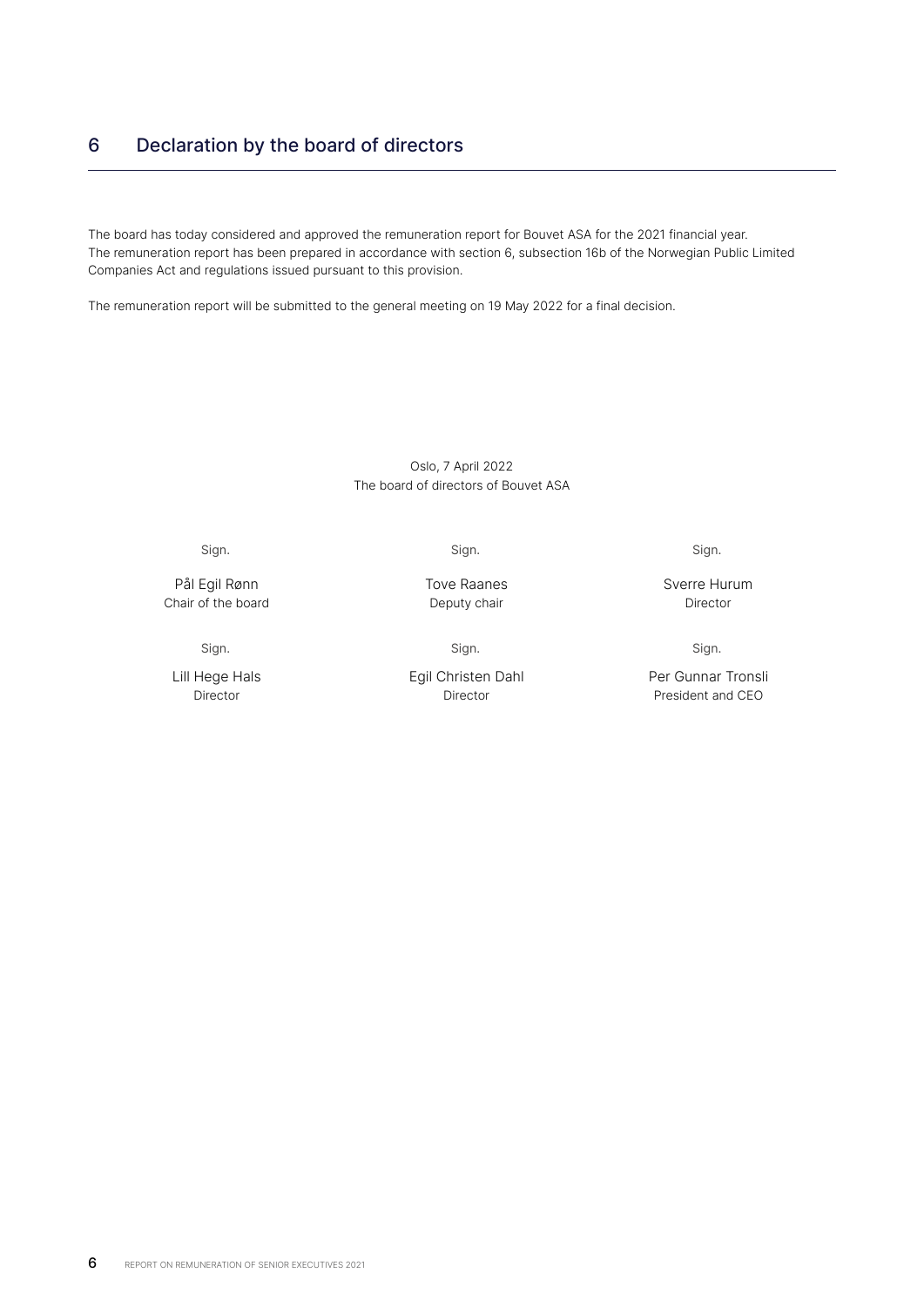

Statsautoriserte revisorer Ernst & Young AS

Dronning Eufemias gate 6a, 0191 Oslo Postboks 1156 Sentrum, 0107 Oslo

Foretaksregisteret: NO 976 389 387 MVA Tlf: +47 24 00 24 00

www.ey.no Medlemmer av Den norske Revisorforening

### **INDEPENDENT AUDITOR'S ASSURANCE REPORT ON REMUNERATION REPORT**

To the General Meeting of Bouvet ASA

#### **Opinion**

We have performed an assurance engagement to obtain reasonable assurance that Bouvet ASA's report on salary and other remuneration to directors (the remuneration report) for the financial year ended 31 December 2021 has been prepared in accordance with section 6-16 b of the Norwegian Public Limited Liability Companies Act and the accompanying regulation.

In our opinion, the remuneration report has been prepared, in all material respects, in accordance with section 6-16 b of the Norwegian Public Limited Liability Companies Act and the accompanying regulation.

#### **Board of directors' responsibilities**

The board of directors is responsible for the preparation of the remuneration report and that it contains the information required in section 6-16 b of the Norwegian Public Limited Liability Companies Act and the accompanying regulation and for such internal control as the board of directors determines is necessary for the preparation of a remuneration report that is free from material misstatements, whether due to fraud or error.

#### **Our independence and quality control**

We are independent of the company in accordance with the requirements of the relevant laws and regulations in Norway and the International Ethics Standards Board for Accountants' International Code of Ethics for Professional Accountants (including International Independence Standards) (IESBA Code), and we have fulfilled our other ethical responsibilities in accordance with these requirements. Our firm applies International Standard on Quality Control 1 (ISQC 1) and accordingly maintains a comprehensive system of quality control including documented policies and procedures regarding compliance with ethical requirements, professional standards and applicable legal and regulatory requirements.

#### **Auditor's responsibilities**

Our responsibility is to express an opinion on whether the remuneration report contains the information required in section 6-16 b of the Norwegian Public Limited Liability Companies Act and the accompanying regulation and that the information in the remuneration report is free from material misstatements. We conducted our work in accordance with the International Standard for Assurance Engagements (ISAE) 3000 – "Assurance engagements other than audits or reviews of historical financial information". We obtained an understanding of the remuneration policy approved by the general meeting. Our procedures included obtaining an understanding of the internal control relevant to the preparation of the remuneration report in order to design procedures that are appropriate in the circumstances, but not for the purpose of expressing an opinion on the effectiveness of the company's internal control. Further we performed procedures to ensure completeness and accuracy of the information provided in the remuneration report, including whether it contains the information required by the law and accompanying regulation. We believe that the evidence we have obtained is sufficient and appropriate to provide a basis for our opinion.

Oslo, 7 April 2022 ERNST & YOUNG AS

Leiv Aschehoug State Authorised Public Accountant (Norway)

(This translation from Norwegian has been prepared for information purposes only.)

A member firm of Ernst & Young Global Limited